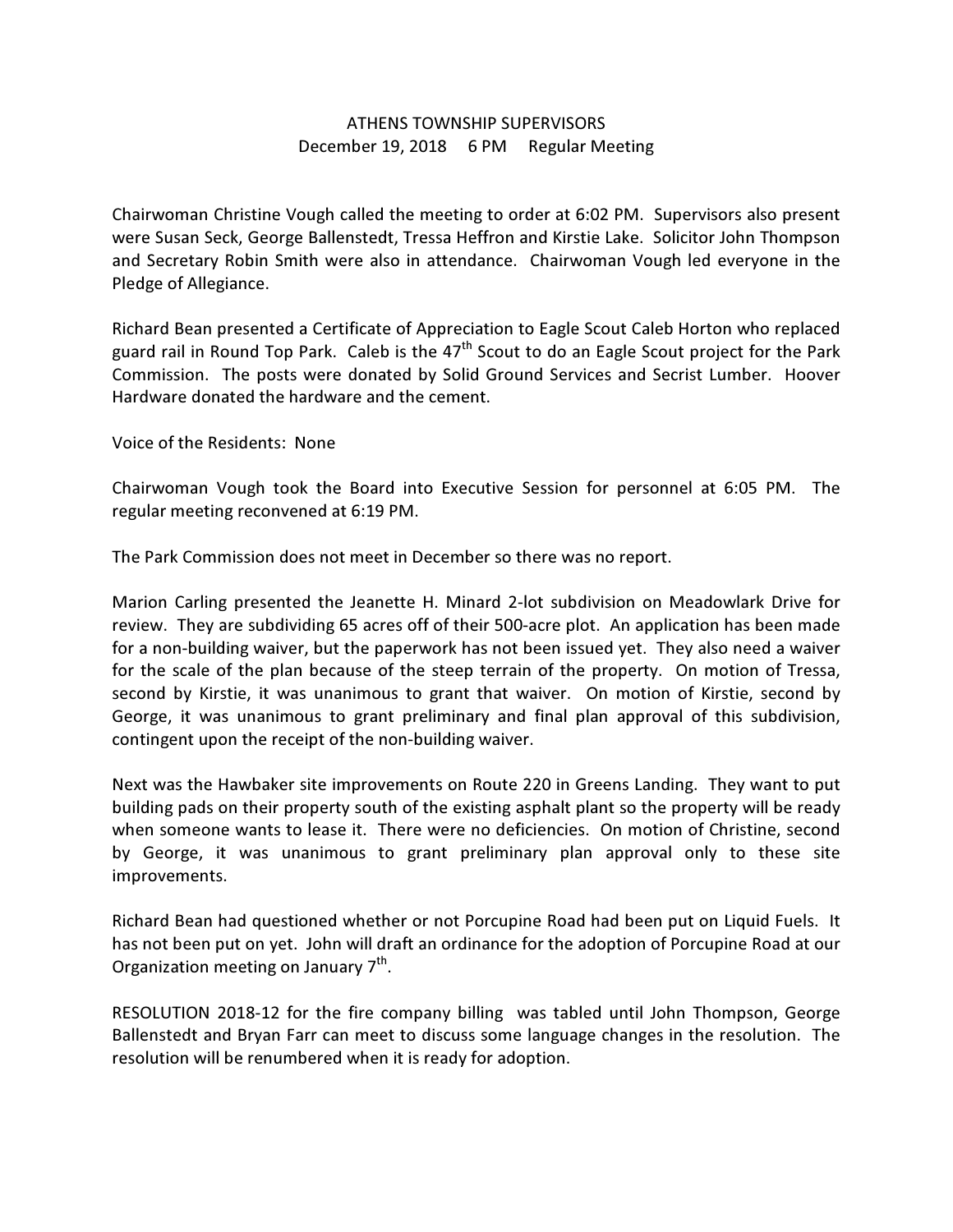Page Two Athens Township Supervisors December 19, 2018

On motion of George, second by Kirstie, it was unanimous to adopt RESOLUTION 2018-13, setting our contribution to the fire company at \$96,000 for 2019.

George reported that the fire company had 271 calls through November this year. They had election of officers also in November. The fire company approved 3 adult membership applications and 1 junior membership application.

On motion of Kirstie, second by Tressa, it was unanimous to pay the monthly bills as presented. A complete listing of revenues and expenditures is on file in the office of the Treasurer.

On motion of Kirstie, second by George, it was unanimous to adopt RESOLUTION 2018-14 setting the millage for 2019 at 12 mills. This is a one-mill increase.

On motion of George, second by Kirstie it was unanimous to adopt RESOLUTION 2018-15, adopting the 2019 budget.

On motion of Kirstie, second by Tressa, it was unanimous to approve the addendum to the MOU for the School Resource Officer (SRO).

On motion of Kirstie, second by Tressa, it was unanimous to bill the Athens Area School District for SROs for the first quarter of 2019.

On motion of George, second by Susan, it was unanimous to have Christine sign the cable franchise agreement with Charter (formerly Time Warner Cable).

On motion of George, second by Kirstie, it was unanimous to approve, sign and execute the LST Tax Collection Agreement with Berkheimer.

On motion of Christine, second by Kirstie, it was unanimous to adopt RESOLUTION 2018-16 appointing Berkheimer as our LST Tax Collector.

On motion of Tressa, second by Kirstie, it was unanimous to adopt RESOLUTION 2018-17 appointing Ruth Casterline as the point of contact for Berkheimer for the LST Tax.

On motion of Tressa, second by Kirstie, it was unanimous to adopt RESOLUTION 2018-18 appointing Berkheimer as our delinquent LST tax collector.

On motion of Kirstie, second by George, it was unanimous to adopt RESOLUTION 2018-19 appointing Berkheimer as our LST tax hearing officer.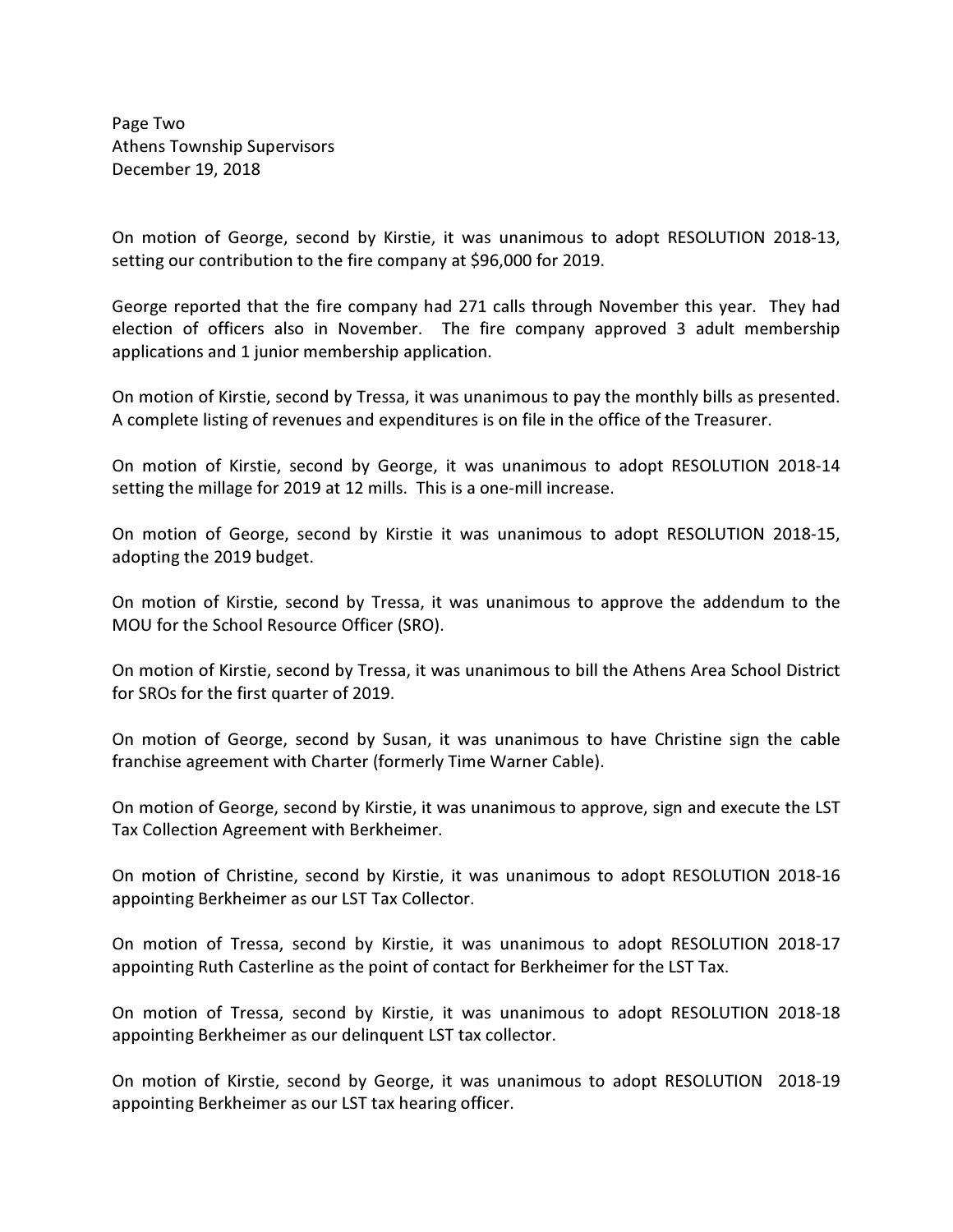Page Three Athens Township Supervisors December 19, 2018

On motion of George, second by Kirstie, it was unanimous to have Citizens and Northern Bank draft the pension documents for the 401(a) plan and the 457 plans.

On motion of George, second by Christine, it was unanimous to approve the 2019 Memorandum of Understanding with Chief Roger Clink, contingent upon the language changes regarding personal days – language to be supplied by John Thompson.

The Purchasing Policy and Credit Card Policy were tabled, as John Thompson will be tweaking some of the language with regards to bidding limits, emergency work and parts orders.

On motion of George, second by Kirstie, it was unanimous to adopt the Time Clock Procedures as drafted by John Thompson and to have Robin purchase the \$359 time clock for the Public Works Department to start the first of the year.

On motion of Kirstie, second by George, it was unanimous to accept the resignations of Terry Depew, with regret, from the Athens Township Authority, the Athens Township Police Pension Boards and as our representative to the Valley Joint Sewer Authority.

On motion of Kirstie, second by Susan, it was unanimous to appoint Steve Sumner to fill out the term of Terry Depew on Athens Township Authority which expires on December 31, 2021.

Jim Shaw is retiring on December 28<sup>th</sup> and his term on the Athens Township Police Pension Board expires December 31, 2018. On motion of Kirstie, second by Tressa, it was unanimous to appoint Jason Serfas to replace Jim Shaw on the Police Pension Board for a term to expire December 31, 2021.

The PSATS bill was reviewed and deletions were made on the invoice prior to payment by the Board.

On motion of Kirstie, second by Tressa, it was unanimous to pay the COG invoice as-is.

On motion of Kirstie, second by George, it was unanimous to hire Josephine Saxon as our cleaning person for 2 hours per day – Monday thru Friday, after hours, at a rate of \$10/hour, contingent upon passing her background checks and completion of her employment paperwork.

On motion of George, second by Kirstie, it was unanimous to approve the minutes of November 28<sup>th</sup> and December 3, 2018 as written.